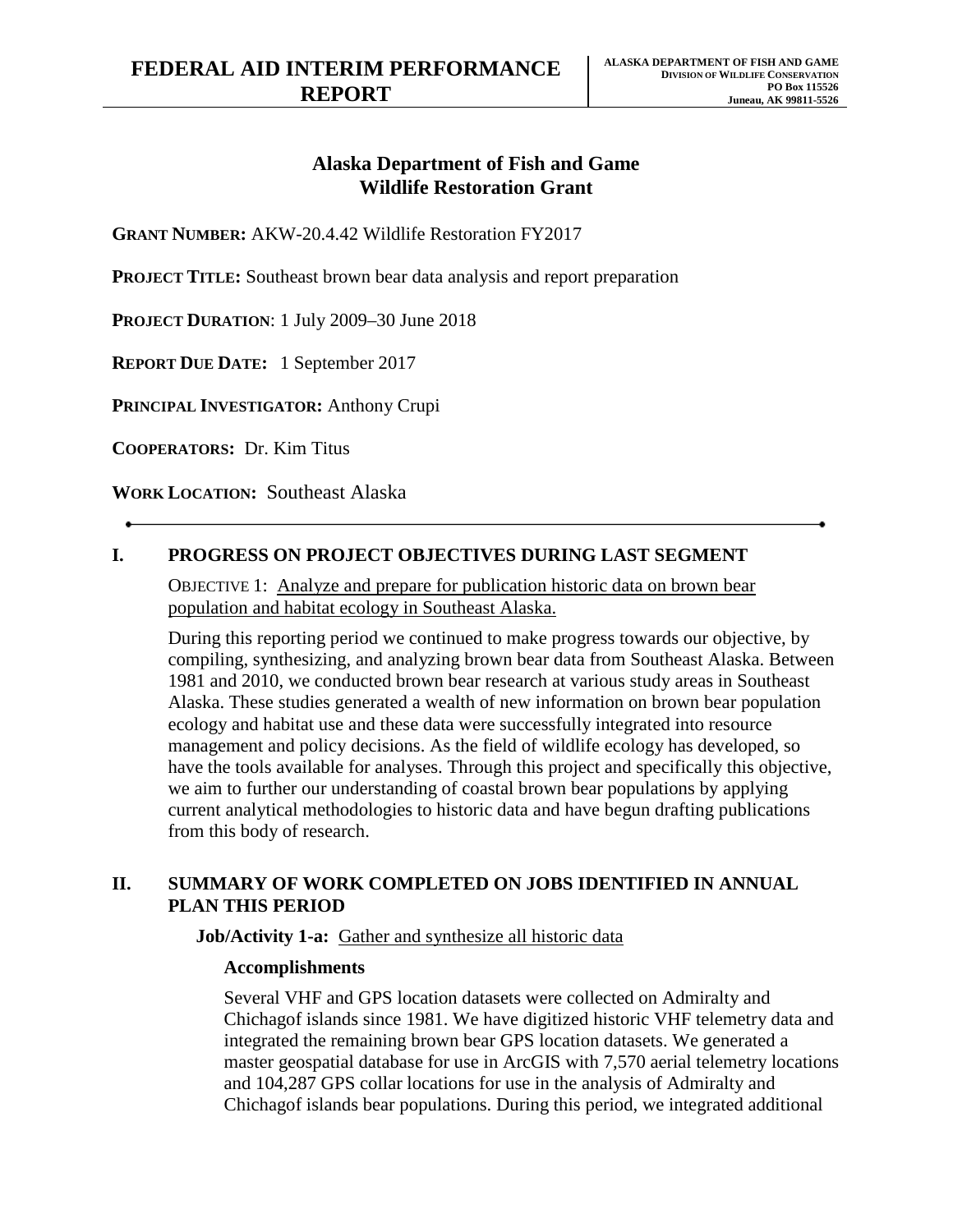GPS data into the master geospatial database from Southeast mainland habitat study areas. This included 200,455 locations from Berners Bay, 124,763 fixes from the central mainland coast Bradfield Canal/Unuk River study area, and an additional 51,094 positions from Haines in northern Southeast. A portion of this data integration process has been to screen and filter inaccurate locations and exclude those impossible of being accurate locations. While the data are safely secured and backed up, we took additional measures to ensure data integrity by enlisting the assistance of a data programmer to develop a SQL Server database for archival and analyses purposes.

To understand the population dynamics of brown bear populations it is imperative to assess harvest patterns and the role these activities play on demography. Harvest records are routinely used by Division of Wildlife Conservation wildlife managers for a variety of reasons, including local and regional harvest patterns related to the regulatory process of the Alaska Board of Game. However, there has been no systematic nor consistent approach for evaluating the utility of the data for determining broader temporal and spatial patterns. Harvest analyses include estimates of harvest rate and sustainability, and determining how these patterns can assist policy decisions with information that informs the public and subsequent bear management decisions. To meet this end, we compiled 50,054 harvest records from 1980–2014 to analyze statewide patterns of brown bear harvest to compare to case studies in Southeast game management units.

### **Job/Activity 1-b:** Apply constant analytical procedures to the data

#### **Accomplishments**:

For the past 4 years our program has been developing analytical tools to assist in our analyses of animal movement patterns, home range size, and habitat selection. These methods take a considerable amount of time to develop and refine, and we implemented several of these analytical procedures on this dataset. Our analysis of brown bear habitat ecology is dependent upon numerous habitat factors that serve as covariates in the habitat selection models. Last year we acquired a new IfSAR Digital Elevation Model for the study areas. We continued to explore the products available in this model and attributed the brown bear location data with these fine spatial resolution data. These data allowed us to evaluate a suite of new covariates including, slope, elevation, aspect, solar radiation, topographic position, snow loading, terrain ruggedness, and vegetation height in our analyses. We also investigated the utility of several landcover classifications and forest condition models and attributed these habitat covariates to the brown bear locations.

We are analyzing sex specific annual and seasonal home range use patterns using fixed kernel density estimation using least-squares cross validation and smooth cross validation bandwidth estimators which are biologically appropriate for the species. We will examine the effects of sex, age, and reproductive status on home range size using repeated-measures mixed effects models, treating each animal as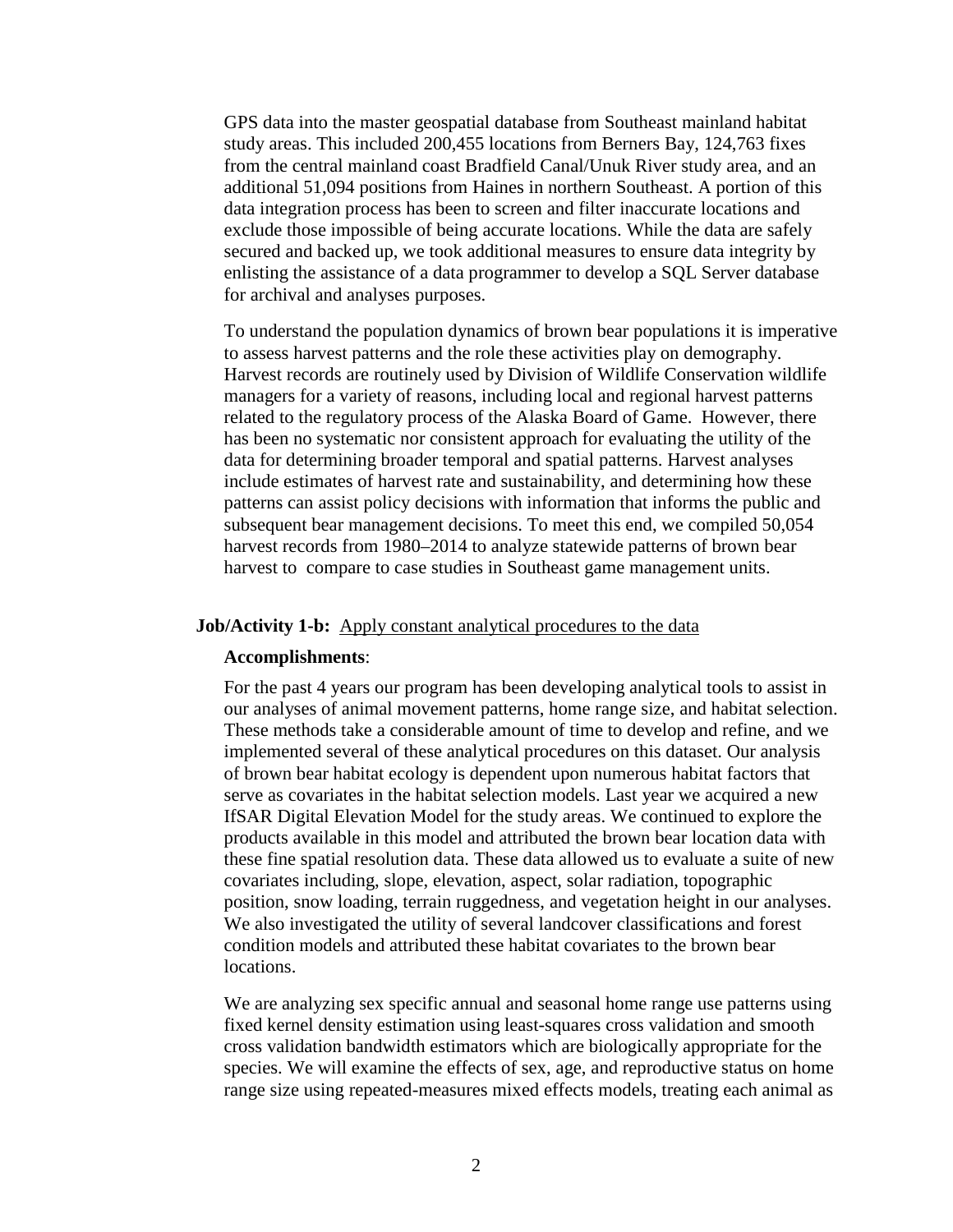a random effect to account for individual variation in home range size. To measure seasonal habitat selection of brown bears, we will construct resource selection function (RSF) models to statistically compare the environmental terrain factors and landscape variables at locations used by study animals to random available locations using logistic regression. Models will be validated using k– fold cross validation. The relative probability of selection will be mapped and contrasted between sexes to evaluate biological hypotheses.

The sealing records used in the analysis of harvest pattern were examined for systematic errors and checked to verify the accuracy of records included in the database. We worked with area and regional staff to validate records associated with Intensive Management programs, such as brown bears taken over bait. Those records are now likely clean and correct. Several preliminary analyses indicate substantial variation in harvest patterns throughout the state, with a general trend towards increasing harvest.

### **Job/Activity 1-c.:** Prepare manuscripts suitable for publication

### **Accomplishments:**

We continued to prepare manuscripts during the report period and anticipate completion of several reports during the upcoming segment. We will continue our contract with Dr. Titus to achieve these objectives, as he was instrumental in the collection of many of these data.

## **III. SIGNIFICANT DEVIATIONS AND/OR ADDITIONAL FEDERAL AID-FUNDED WORK NOT DESCRIBED ABOVE THAT WAS ACCOMPLISHED ON THIS PROJECT DURING THIS SEGMENT PERIOD**

We have not deviated from the objectives and activities outlined in this project. This project continues to be an important component of brown bear management in the region and is a high priority to the department.

## **IV. PUBLICATIONS**

Pendleton, G., K. Titus, A. Crupi, J. Whitman, and L. Beier. *In Prep*. Brown bear population density on Northeast Chichagof Island, Alaska: potential methodological biases. Alaska Department of Fish and Game, Juneau, AK.

Crupi, A., K. Titus, R. Flynn and L. Beier. *In Prep*. Brown bear seasonal habitat selection of high density insular populations on Admiralty and Chichagof Islands. Alaska Department of Fish and Game, Juneau, AK.

Titus, K., G. Pendleton, and others. *In Pre*p*.* Patterns of harvest and management of Alaska's brown bears, 1980–2014.